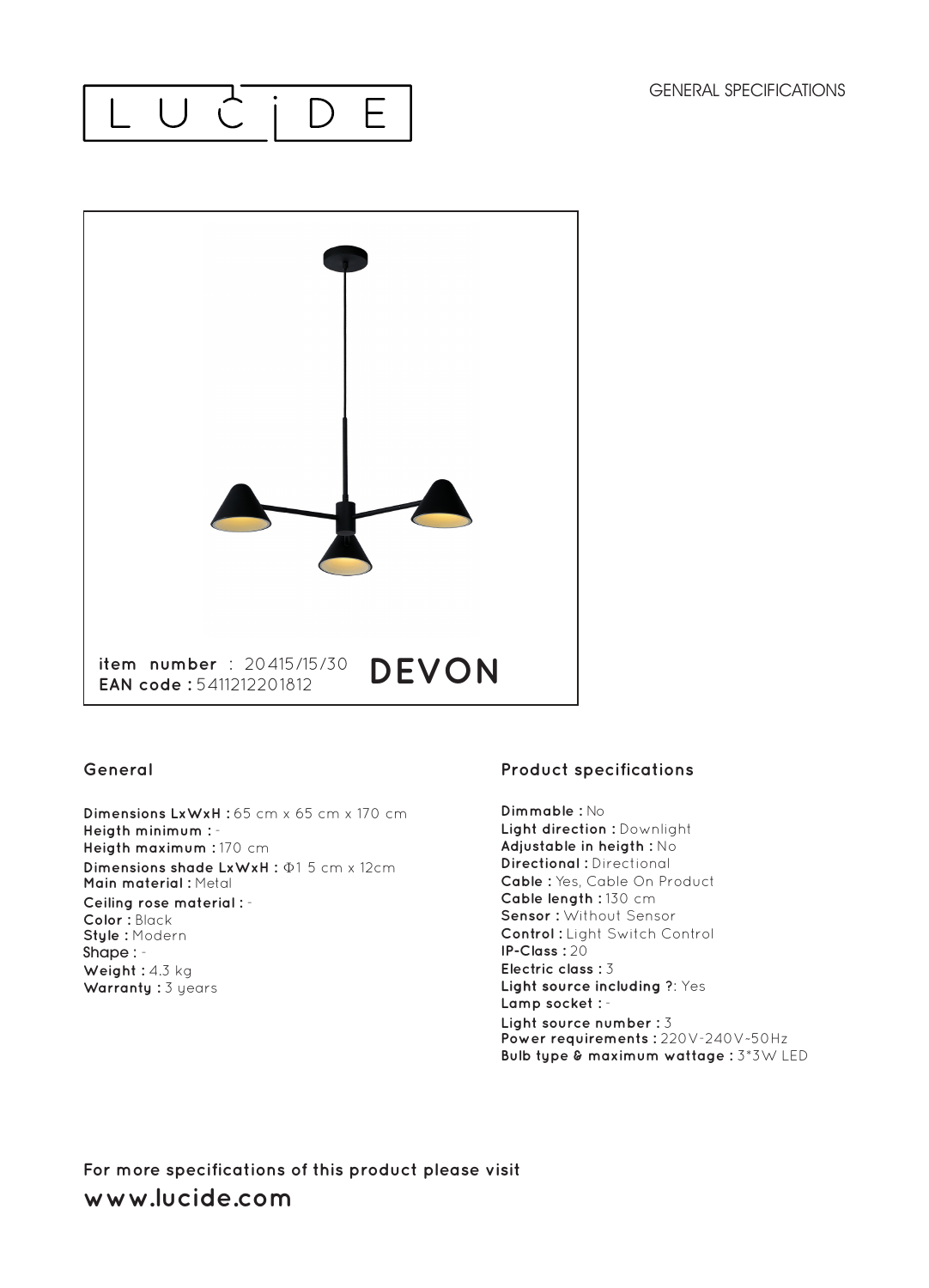TECHNICAL DRAWING & DIMENSIONS



# **DEVON**

**Item number : 20415/15/30 EAN code : 5411212201812**



## **For more specifications, dimensions please visit**  www.lucide.com